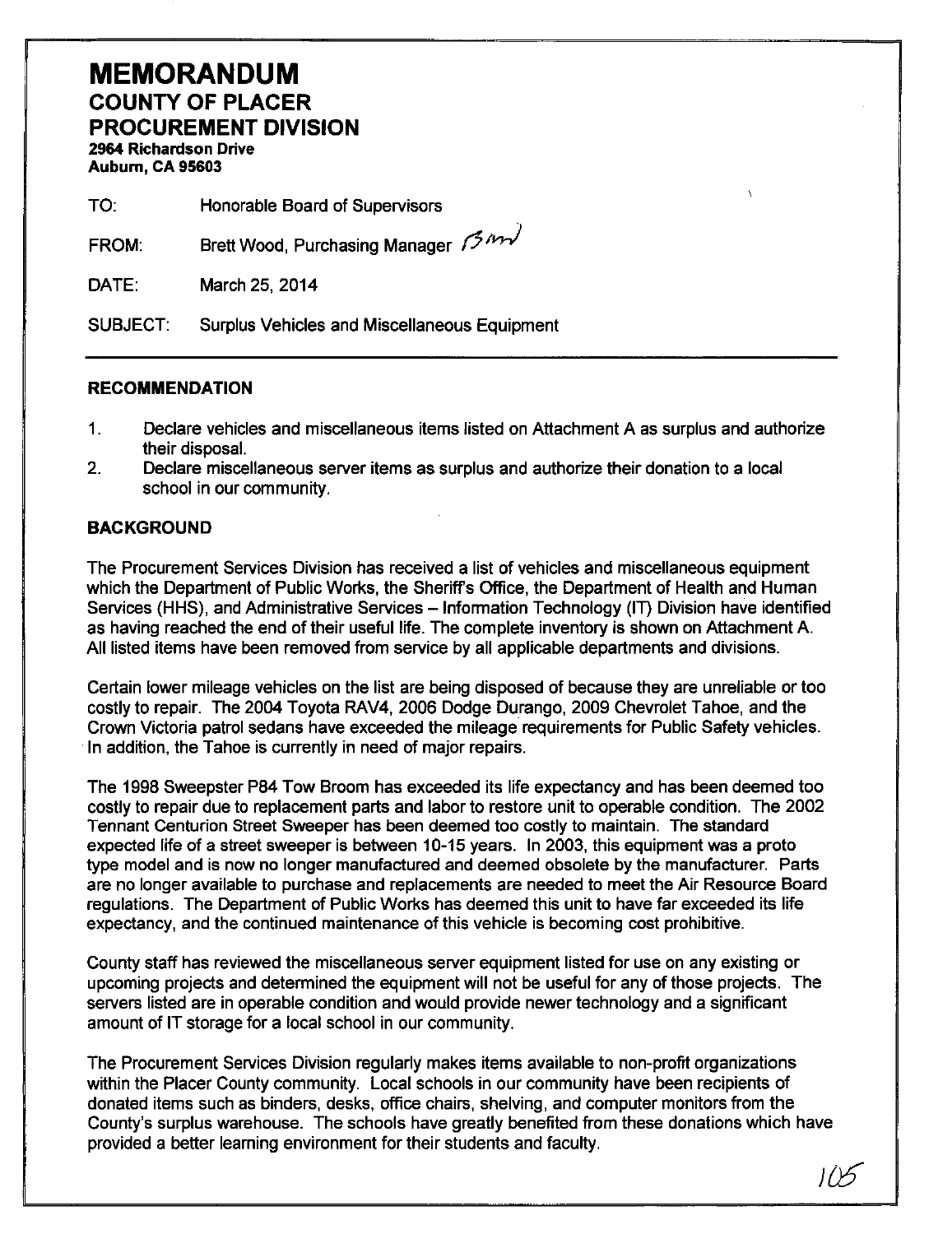Section 2.1 (i) of the Purchasing Policy Manual requires your Board's approval of surplus declarations that exceed \$2,500. All items with a current remaining net book value exceeding \$2,500 are included for your review and approval.

Therefore, your Board's approval is required to proceed with declaring the vehicles and miscellaneous equipment as surplus and to proceed with the donation of the miscellaneous server items.

## **FISCAL IMPACT**

Surplus items generate revenue which will be used by the County for future vehicle and equipment purchases. Donations will generate no fiscal impact. Your Board has authorized the execution of contracts with Public Surplus and Gov Deals for on-line surplus sales. Both vendors have systems that will provide reporting on sales and allow us to monitor and manage sales to meet our policies and requirements.

Attachment A: Surplus Disposal List

cc: Chuck Gordon, Public Works Manager - Fleet Operations Judy LaPorte, Administrative Services Manager, Sheriff's Office

I